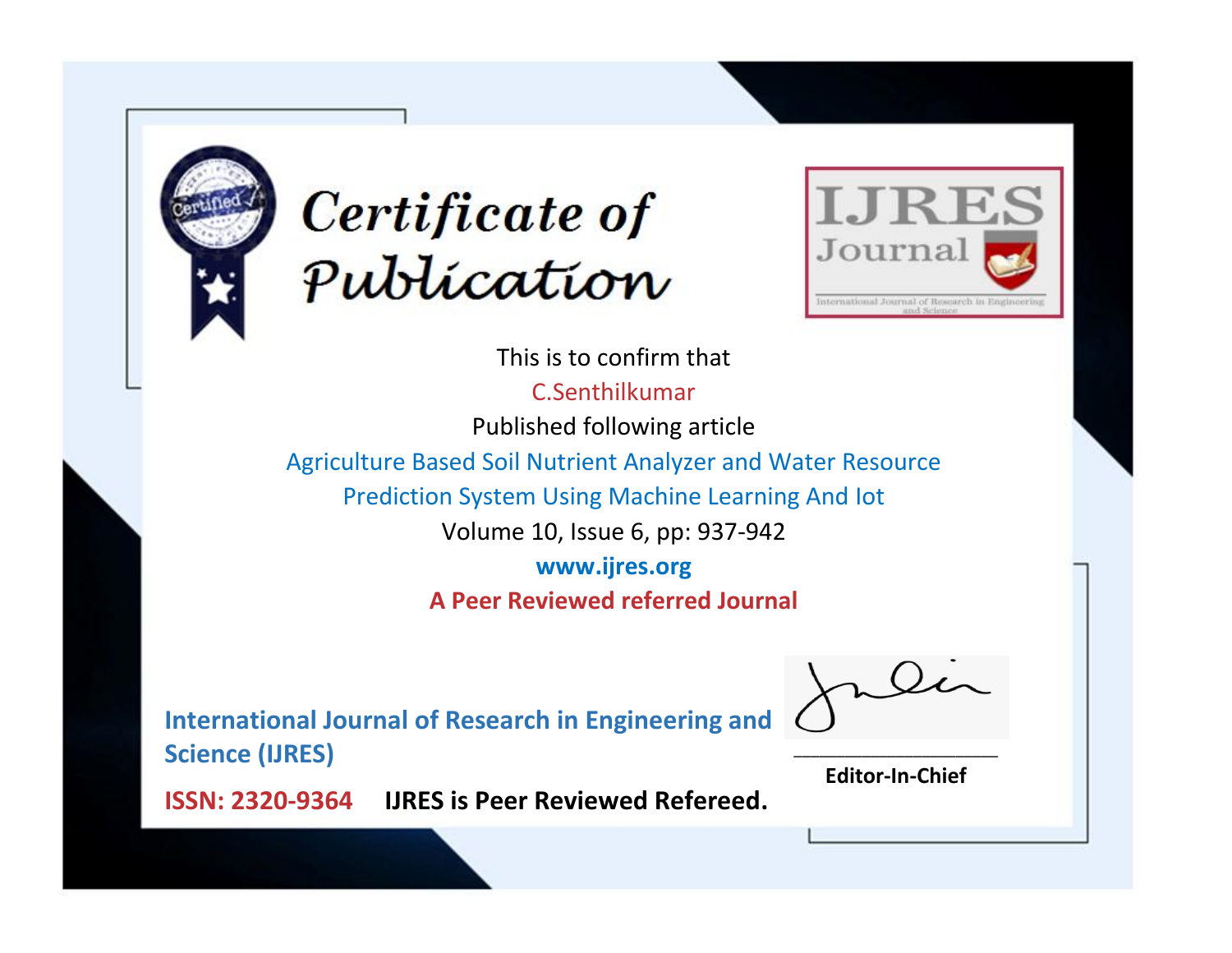



This is to confirm that

V. Ajith

Published following article

Agriculture Based Soil Nutrient Analyzer and Water Resource

Prediction System Using Machine Learning And Iot

Volume 10, Issue 6, pp: 937-942

**www.ijres.org**

**A Peer Reviewed referred Journal**

**International Journal of Research in Engineering and Science (IJRES)**

\_\_\_\_\_\_\_\_\_\_\_\_\_\_\_\_\_\_\_\_\_\_\_\_ **Editor-In-Chief**

**Journal.**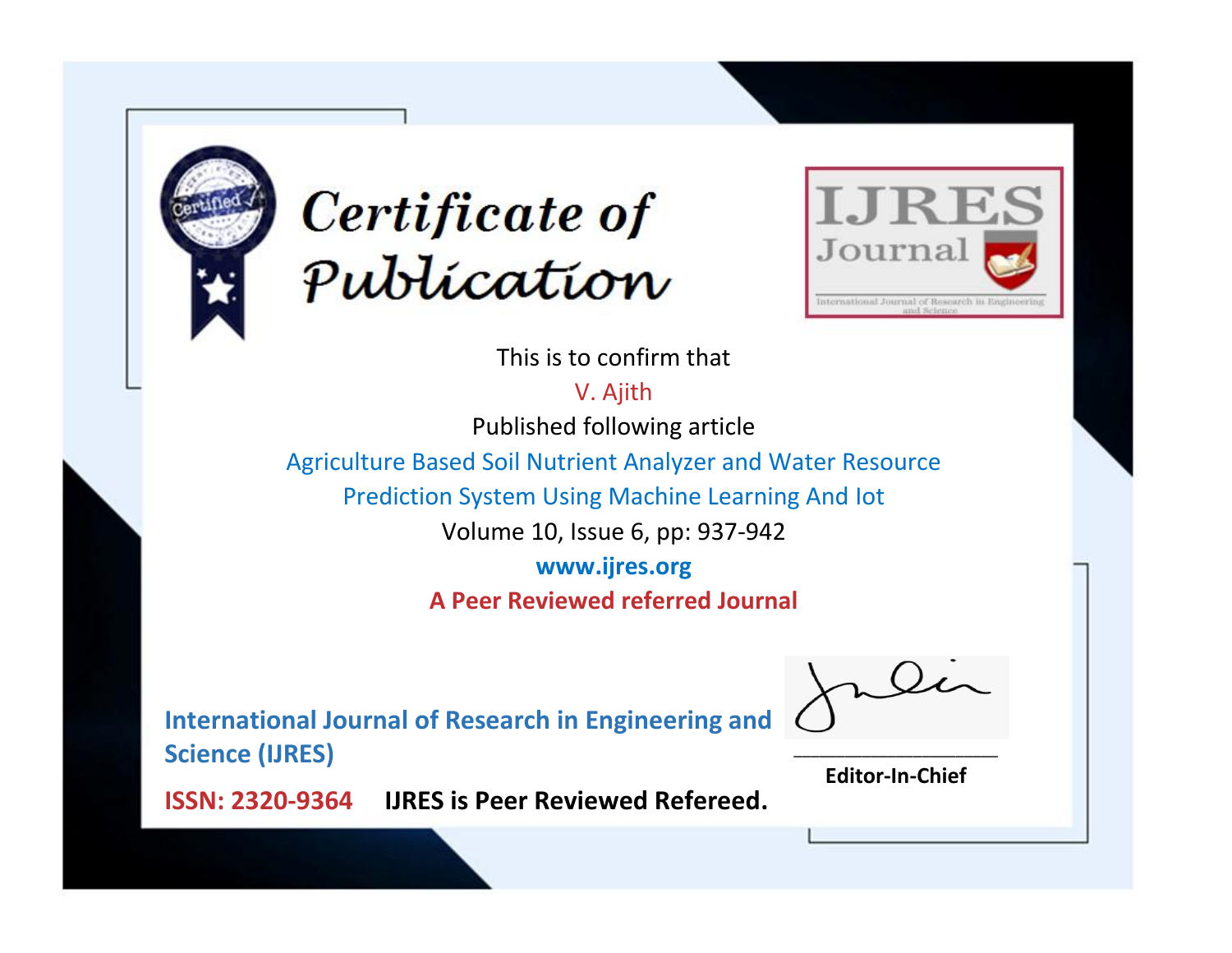



This is to confirm that

S. Karthik

Published following article

Agriculture Based Soil Nutrient Analyzer and Water Resource

Prediction System Using Machine Learning And Iot

Volume 10, Issue 6, pp: 937-942

**www.ijres.org**

**A Peer Reviewed referred Journal**

**International Journal of Research in Engineering and Science (IJRES)**

\_\_\_\_\_\_\_\_\_\_\_\_\_\_\_\_\_\_\_\_\_\_\_\_ **Editor-In-Chief**

**Journal.**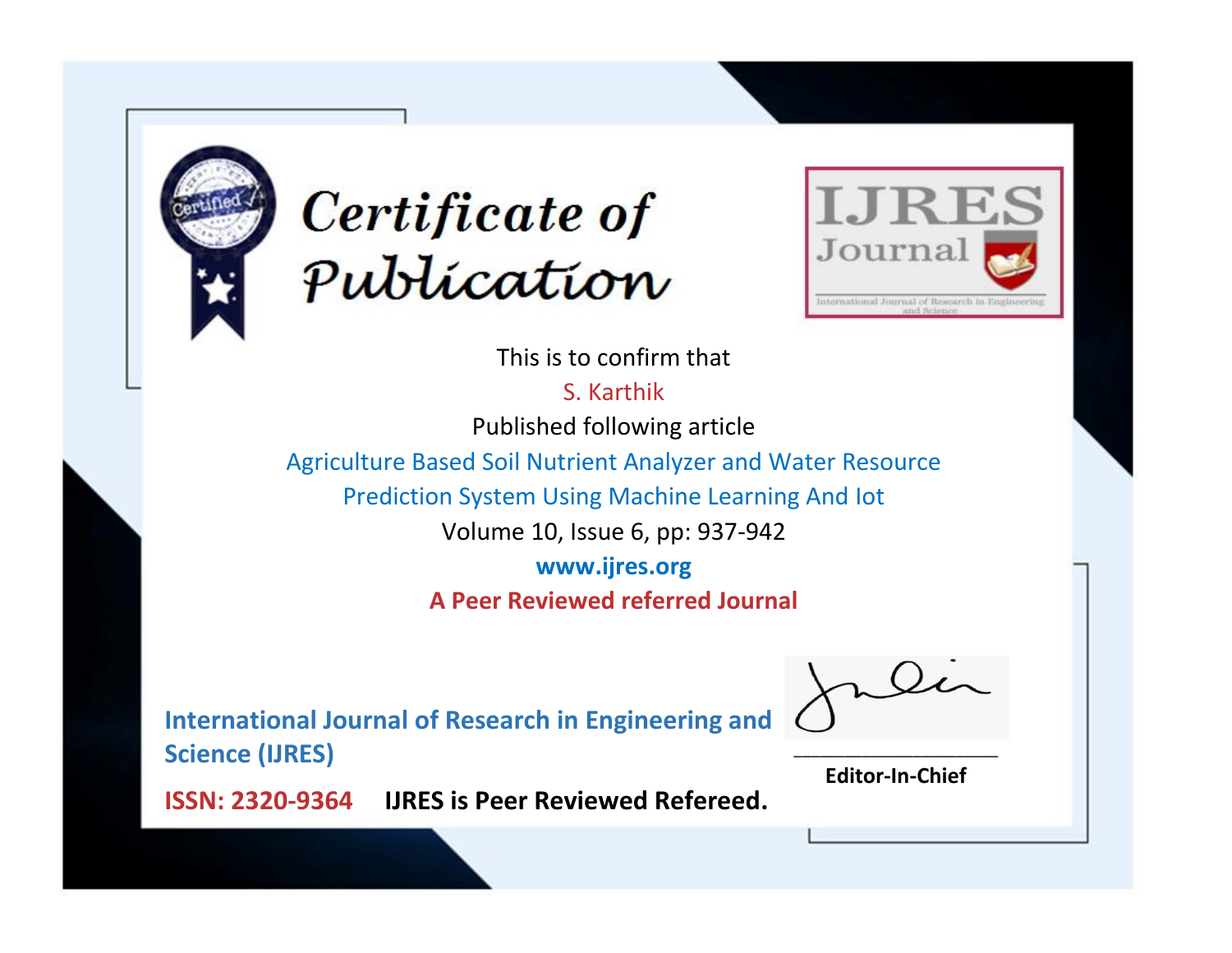



This is to confirm that

M. Kathirvel

Published following article

Agriculture Based Soil Nutrient Analyzer and Water Resource

Prediction System Using Machine Learning And Iot

Volume 10, Issue 6, pp: 937-942

**www.ijres.org**

**A Peer Reviewed referred Journal**

**International Journal of Research in Engineering and Science (IJRES)**

\_\_\_\_\_\_\_\_\_\_\_\_\_\_\_\_\_\_\_\_\_\_\_\_ **Editor-In-Chief**

**Journal.**